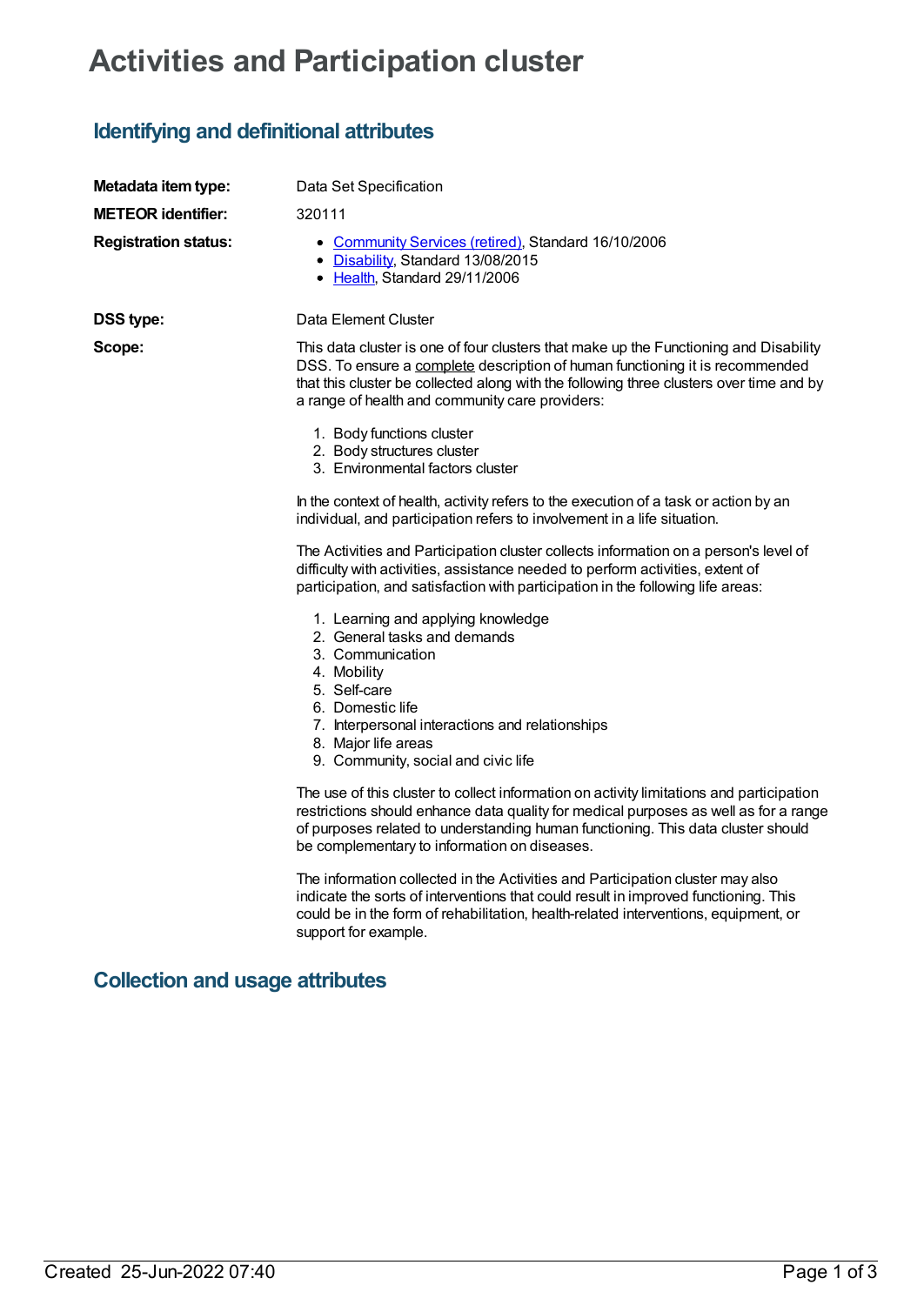| Guide for use:             | The following four measures are used to describe activities and participation in life<br>areas:                                                                                                                                                                                                                                                                                                                                                                                                                                                                                                                                                                                                                                                                                                                                                                                                           |
|----------------------------|-----------------------------------------------------------------------------------------------------------------------------------------------------------------------------------------------------------------------------------------------------------------------------------------------------------------------------------------------------------------------------------------------------------------------------------------------------------------------------------------------------------------------------------------------------------------------------------------------------------------------------------------------------------------------------------------------------------------------------------------------------------------------------------------------------------------------------------------------------------------------------------------------------------|
|                            | 1. Difficulty with activities may include pain involved, time taken, effort, number<br>of errors, clumsiness, and modification of the manner in which the activity is<br>performed. Difficulty is the combination of the frequency with which the<br>problem exists, the duration of the problem and the intensity of the problem.<br>2. Need for assistance with activities includes personal assistance and/or<br>supervision.<br>3. Extent of participation indicates the level of participation restriction. This<br>corresponds to an externally observable measure of participation.<br>4. Satisfaction with participation corresponds to the person's own<br>perspective on their participation, and reflects their attitude to their<br>participation in the various life areas. It is essentially a summary measure in<br>which are embedded the concepts of choice, opportunity and importance. |
|                            | For each life area code recorded there can be one response for each of the<br>measures. The choice of measure will depend on the user and their information<br>requirements.                                                                                                                                                                                                                                                                                                                                                                                                                                                                                                                                                                                                                                                                                                                              |
|                            | There are numerous possible methods for collecting activity, activity limitation,<br>participation and participation restriction. A decision could be made to collect<br>information:                                                                                                                                                                                                                                                                                                                                                                                                                                                                                                                                                                                                                                                                                                                     |
|                            | • about every domain;<br>• on domains of particular relevance; or<br>• on a number of domains which are prioritised according to specified criteria.                                                                                                                                                                                                                                                                                                                                                                                                                                                                                                                                                                                                                                                                                                                                                      |
|                            | See also the ICF Australian User Guide for further guidelines.                                                                                                                                                                                                                                                                                                                                                                                                                                                                                                                                                                                                                                                                                                                                                                                                                                            |
| <b>Collection methods:</b> | The Person—activities/participation life area, code (ICF 2001) AN[NNN] data<br>element is supported by a value domain - Activities and participation code (ICF<br>2001) AN[NNN] - representing a single list of activity and participation domains that<br>are grouped together.                                                                                                                                                                                                                                                                                                                                                                                                                                                                                                                                                                                                                          |
|                            | The World Health Organization suggests the list be used in one of four operational<br>ways.                                                                                                                                                                                                                                                                                                                                                                                                                                                                                                                                                                                                                                                                                                                                                                                                               |
|                            | a) To designate some domains as activities and others as participation, not<br>allowing any overlap.                                                                                                                                                                                                                                                                                                                                                                                                                                                                                                                                                                                                                                                                                                                                                                                                      |
|                            | b) Same as (a) above, but allowing partial overlap.                                                                                                                                                                                                                                                                                                                                                                                                                                                                                                                                                                                                                                                                                                                                                                                                                                                       |
|                            | c) To designate all detailed domains as activities and the broad category headings<br>as participation.                                                                                                                                                                                                                                                                                                                                                                                                                                                                                                                                                                                                                                                                                                                                                                                                   |
|                            | d) To use all domains as both activities and participation.                                                                                                                                                                                                                                                                                                                                                                                                                                                                                                                                                                                                                                                                                                                                                                                                                                               |
|                            | The ICF Australian User Guide proposes the use of either option (b) or (d) with the<br>use of additional qualifiers to delineate between activity and participation.                                                                                                                                                                                                                                                                                                                                                                                                                                                                                                                                                                                                                                                                                                                                      |
|                            | The Person—activities and participation life area, code (ICF 2001) AN[NNN] data<br>element can be used on its own as a neutral list of tasks, actions and life situations,<br>or together with the four additional data elements in this cluster to record positive or<br>neutral performance as well as activity limitations and participation restrictions. (It is<br>important to note that the Person-activities and participation life area, code (ICF<br>2001) AN[NNN] data element must always be used when recording any of the other<br>four data elements.)                                                                                                                                                                                                                                                                                                                                     |